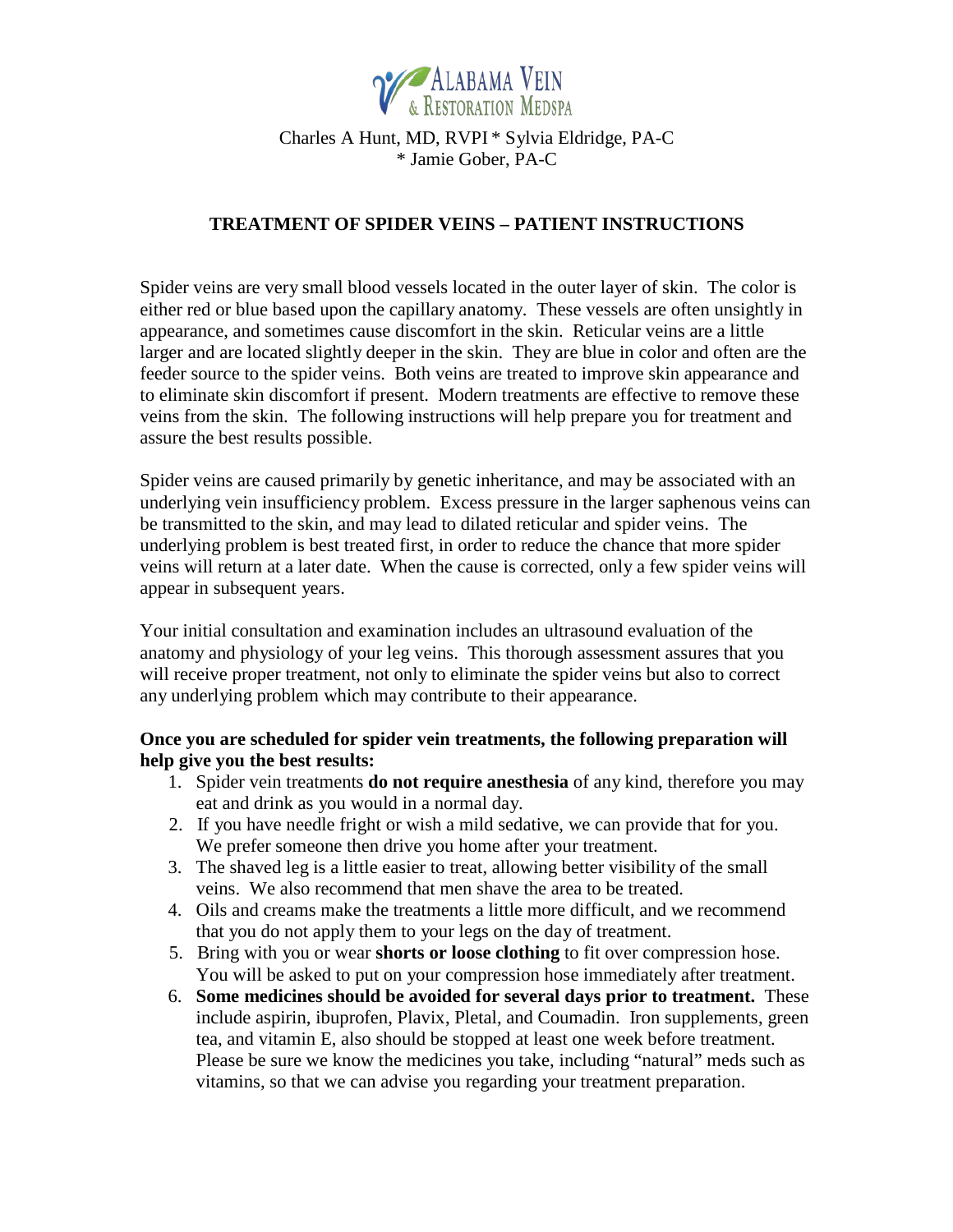### **Who should not have spider vein treatments?**

- 1. Do not have treatments if you are pregnant.
- 2. You are not a good candidate if your blood thinning medicine must be taken every day, for instance, to protect your heart.
- 3. If your ability to walk is limited, you should not have treatment.
- 4. If you are prone to blood clots, or have a known blood clot disorder, you should not have spider vein treatments or should undergo careful preparation.
- 5. Anyone who has a severe needle fright will not do well with spider vein treatment.

## **What are the treatment methods?**

Spider veins are best treated by a technique called sclerotherapy. This requires the injection of a solution into the abnormal veins. The solution damages the inside lining of the vein, causing the vein initially to clot, and then to scar closed. Once adequately scarred, or sclerosed, the vein will not re-open and will not re-occur.

The two sclerosing solutions most commonly used at the Alabama Vein & Restoration Medspa are foamed Sotradecol, glycerin/lidocaine, and polidocanol. All are excellent solutions which give very good results and minimum side effects. Various modern lasers are employed in addition if the spider veins are complex or difficult to treat.

The injections are not painful as perceived by almost all of our patients. The needles are very small 30 gauge, and often cannot be felt as they penetrate the small veins. However, many injections are often required, and one must be prepared to accept the treatment. The solutions will sometimes cause a burning sensation which lasts several minutes. If the discomfort seems excessive, you will receive immediate cold compresses.

We try to treat all veins on both legs, both front and back, at each treatment session. Hopefully there will be fewer veins at each subsequent treatment.

### **Recommendations for post-treatment care:**

- 1. You will be asked to **wear compression hosiery** or compression wraps **continuously for 24 hours**. These will be applied before you exit the treatment table. You should then wear the hosiery **daytime only** for an **additional 7to 10 days.** This will give you the best results with the least side effects.
- 2. Immediately after treatment, with your compression wraps or hosiery on your legs, please walk around for about 15 minutes. This helps distribute the solutions, and dilute any solution in the deep veins.
- 3. You may drive and otherwise participate in all normal activities, with your hosiery on your legs.
- 4. Please avoid high impact sports and activities for 2 days after treatment. Sometimes you will be asked to wait a longer interval, depending upon the size of veins treated.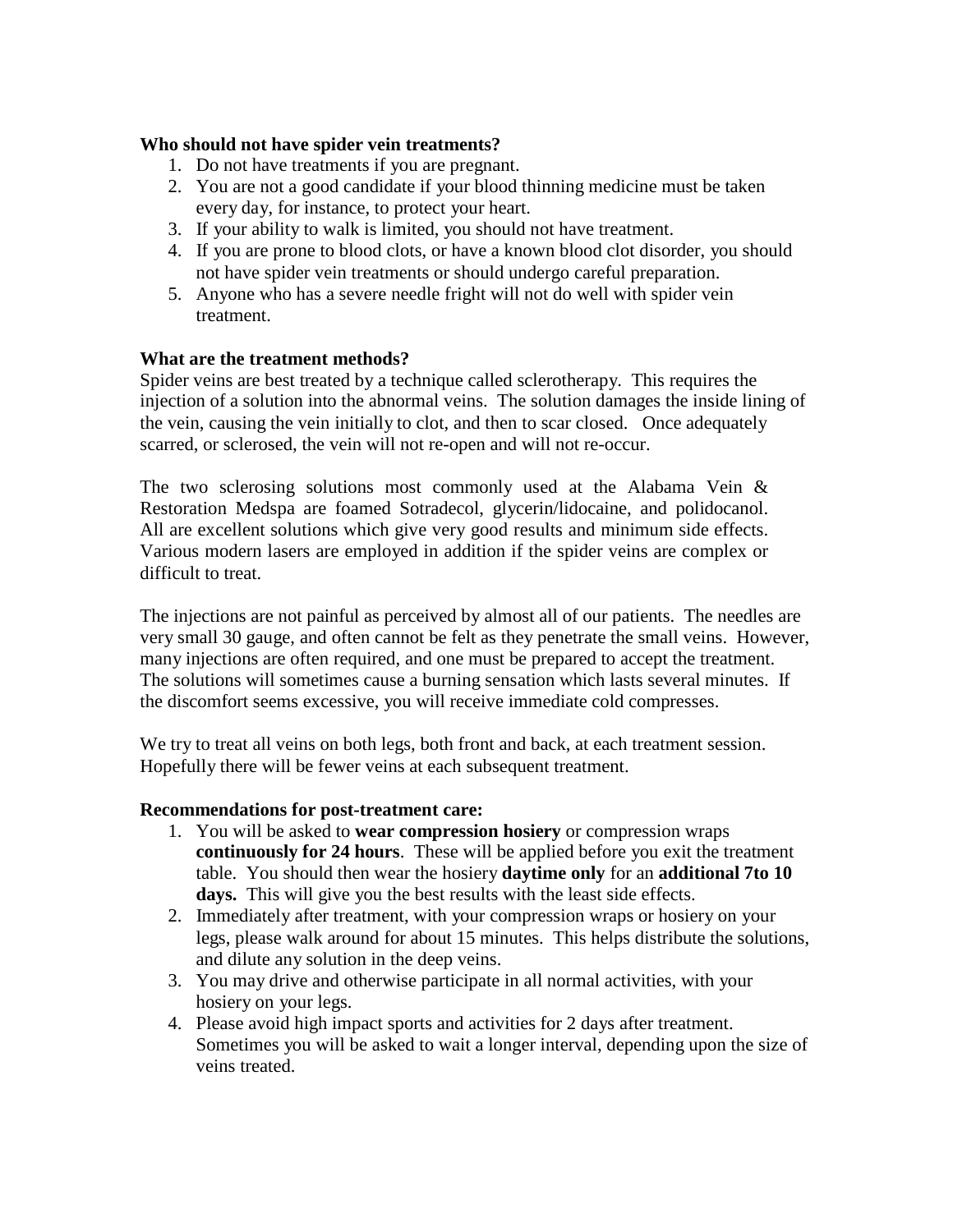### **What are the expected results?**

We hope to ultimately achieve at least 50% or better resolution of all spider veins. This may require several treatments and as long as one year or more. If there are a few scattered spider veins, these usually can be eliminated within 6 months or less. If there are a lot of blue spider veins, the treatment may take one year or longer to achieve desired results. You will be advised of your and our expectations at the time of your consultation. **Please be patient as we observe the results of your treatment, for often several months must pass before we see the results we all desire.** 

### **Are complications possible?**

As with any medical treatment, complications can and do occasionally occur. Often these are referred to more accurately as side effects of spider vein treatments. At the Alabama Vein & Restoration Medspa, we have worked hard to select the best treatment options available today which cause the least adverse side effects. Some of the side effects possible are these:

- 1. **Pigmentation** = blood pigment will often stain the skin after spider vein treatments. The vein will be eliminated, but a brown discoloration will be present where the vein once was visible. These pigments usually go away almost entirely within one year. Iron medication is thought to contribute to an increased incidence of pigment formation.
- 2. **Bruising** = common after spider vein treatments. Resolves virtually entirely within 6 to 8 weeks.
- 3. **Skin numbness** = nearby skin nerves are sometimes stunned by the treatments. This too nearly always resolves within a few months.
- 4. **Skin ulceration** = sometimes the solution will damage the skin excessively and cause a small ulcer. The ulcer will take 6 to 8 weeks to heal, and may require minor skin wound care such as ointments and light dressings.
- 5. **Veins resistant to treatment, and new veins developing** = some veins are more difficult to treat and will not disappear, and occasionally new veins will develop at treatment sites. Both of these problems are rare, and can be treated successfully by additional injections and changing solutions and compression methods.
- 6. **Itching and redness** = will develop at treatment sites on occasion. This is not serious, and can be treated with steroid creams on the skin, and anti-histamines if the itching is prolonged.
- 7. **Ankle and leg swelling** = occurs fairly commonly after injection treatments, especially if ankle and foot veins are treated. This will disappear usually within a few months. Compression hosiery may be worn in the interim.
- 8. **Blood clots, or phlebitis, will develop in some of the larger treated veins.** This is normal and is the desired result of treatment. The veins will feel lumpy or knot-like, and are often associated with tenderness and redness of the skin. This too will go away within two to four months or longer, and is treated with ibuprofen or other anti-inflammatory medication.
- 9. **Deep vein blood clots** = rarely occur after spider vein treatments. Compression hosiery and walking for about 15 minutes after your treatment will help minimize this possibility.